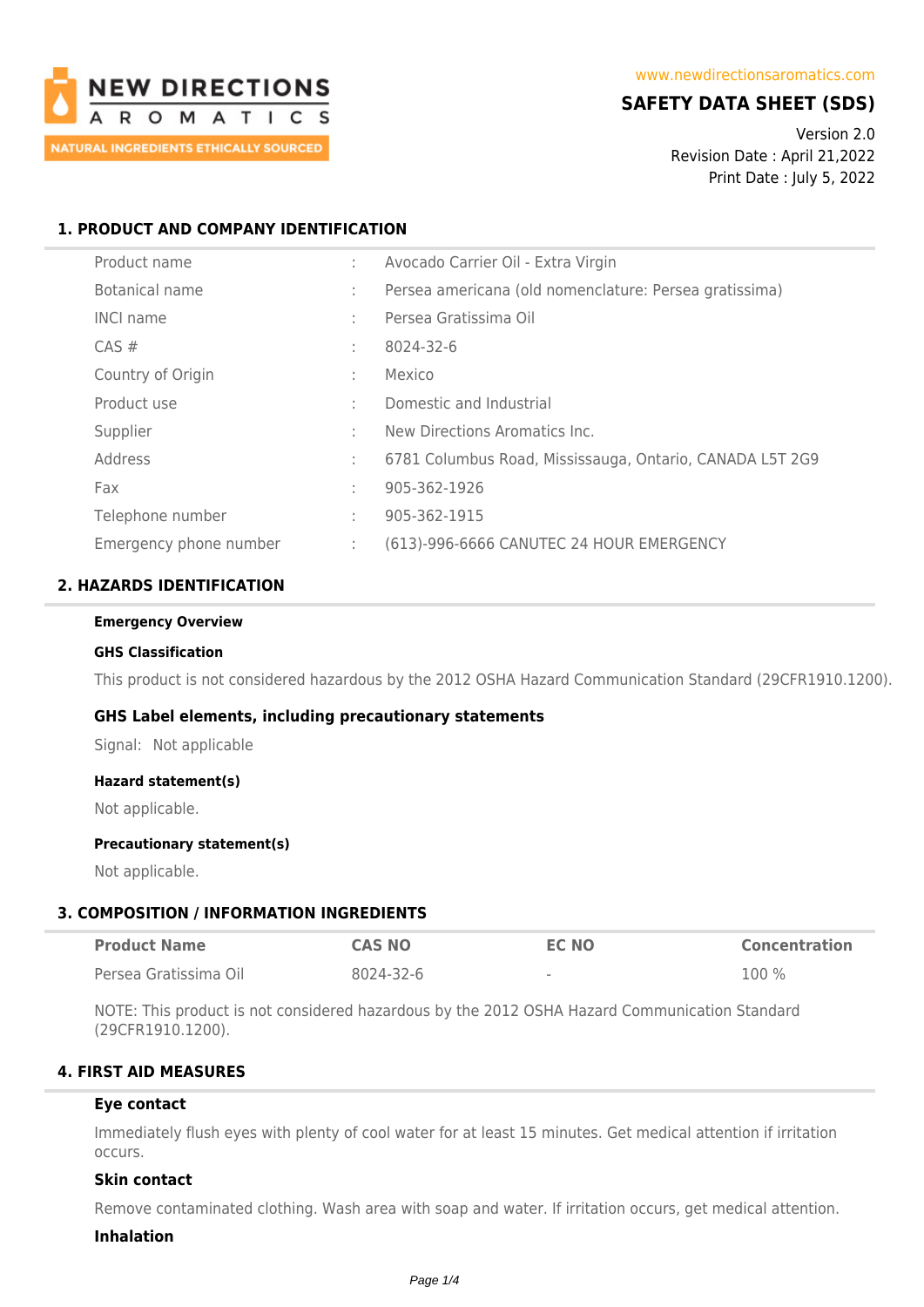If inhaled, removed to fresh air. Get medical attention if symptoms appear.

# **5. FIRE FIGHTING MEASURES**

## **Suitable extinguishing media**

Foam. Dry Powder. Carbon dioxide.

#### **Unsuitable extinguishing media**

Water spray, water jet.

### **Special protective equipment and precautions for fire-fighters**

Wear proper protective equipment. Exercise caution when fighting any chemical fire. Use water spray or fog for cooling exposed containers.

### **Special hazards arising from the substance or its combustible products**

This material is liquid, point of flame 220 degC. In case of fire, surround the area with earth and choke the flame with CO2 and / or foam, don't use water in open deposits. This material forms oil clouds or fogs.

#### **Resulting gases**

Carbon oxides.

## **6. ACCIDENTAL RELEASE MEASURES**

#### **Personal precautions, protective equipment and emergency procedures.**

Equip clean crew with proper protection. Respiratory protection equipment may be necessary.

#### **Environmental precautions**

Prevent entry to sewers and public waters. Notify authorities if product enters sewers or public waters.

#### **Methods and materials for containment and cleaning up**

To add absorbents (example: earth, sawdust), and to gather the material with shovel and broom. If there's material over the asphalt tape or corridors where people walk by, clean and wash the area with water and soap.

## **7. HANDLING AND STORAGE**

#### **Precautions for safe handling**

No direct lighting. No smoking. Ensure prompt removal from eyes, skin and clothing. Wash hands and other exposed areas with mild soap and water before eating, drinking or smoking and when leaving work. Handle in accordance with good industrial hygiene and safety procedures.

## **Conditions for safe storage, including any incompatibilities**

Metal can or drum Packaging as recommended by manufacturer. Check all containers are clearly labelled and free from leaks. Low temperatures helps to product shelf life. Avoid air contact, it enables the degradation of the product. Pack in metal drums with food grade phenol covered, or plastic containers. Store in original containers. Keep containers securely sealed. No smoking, naked lights or ignition sources. Store in a cool, dry, well-ventilated area.

# **8. EXPOSURE CONTROLS AND PERSONAL PROTECTION**

#### **Eyes**

Use tightly sealed goggles. Contact lenses may pose a special hazard;soft contact lenses may absorb and concentrate irritants. A written policy document, describing the wearing of lens or restrictions on use, should be created for each workplace or task. This should include a review of lens absorption and adsorption for the class of chemicals in use and an account of injury experience. Medical and first-aid personnel should be trained in their removal and suitable equipment should be available.

# **Skin**

If skin contact or contamination of clothing is likely, protective clothing should be worn. Use protective gloves.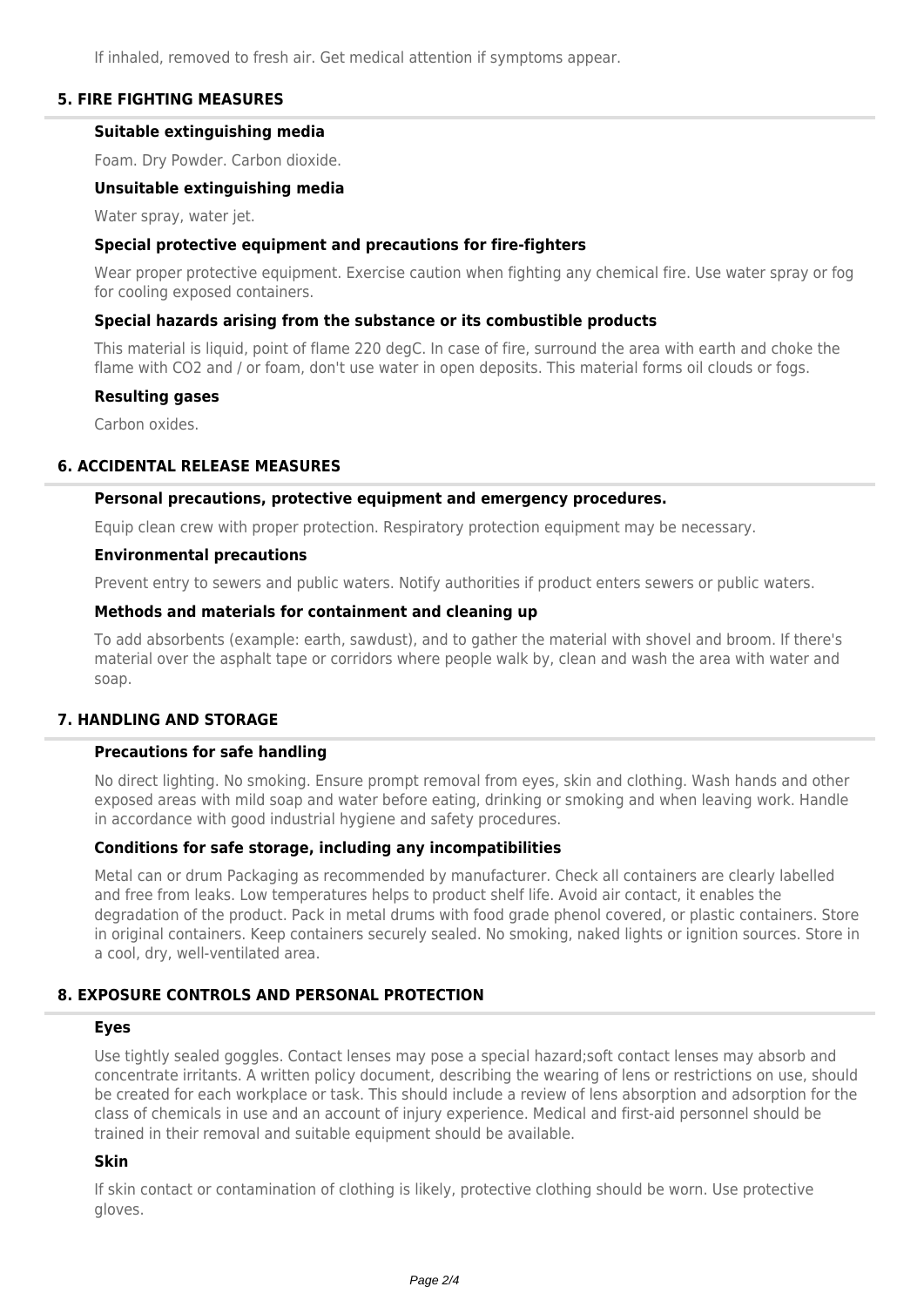# **9. PHYSICAL AND CHEMICAL PROPERTIES**

| Appearance       | Green to brown liquid. |
|------------------|------------------------|
| Odor             | Characteristic odor.   |
| Flash point      | $214^{\circ}$ C        |
| Relative density | $0.908 - 0.921$        |
| Solubility (ies) | Insoluble in water.    |
| Refractive index | 1.458 - 1.465          |

# **10. STABILITY AND REACTIVITY**

### **Reactivity**

This material presents no significant reactivity hazard.

## **Chemical stability**

Chemically stable.

#### **Possibility of hazardous reactions**

Hazardous polymerization will not occur.

#### **Conditions to avoid**

Avoid sparks, flame and other heat sources.

### **Incompatible materials**

Strong oxidizing agents.

### **Hazardous decomposition products**

Carbon Oxides.

# **11. TOXICOLOGICAL INFORMATION**

# **Acute toxicity**

Not available.

### **Carcinogenicity**

No component of this product present at levels greater than, or equal to, 0.1% is identified as a carcinogen or potential carcinogen by ACGIH, IARC, OSHA, or NTP.

## **Skin contact**

Non-irritating.

# **Eye contact**

Non-irritating.

# **12. ECOLOGICAL INFORMATION**

#### **Ecotoxicity**

Avoid any pollution of ground, surface or underground water.

## **Persistence and degradability**

This product is biodegradable.

## **Bio - accumulative potential**

Not available.

#### **Mobility in soil**

Not available.

# **13. DISPOSAL CONSIDERATION**